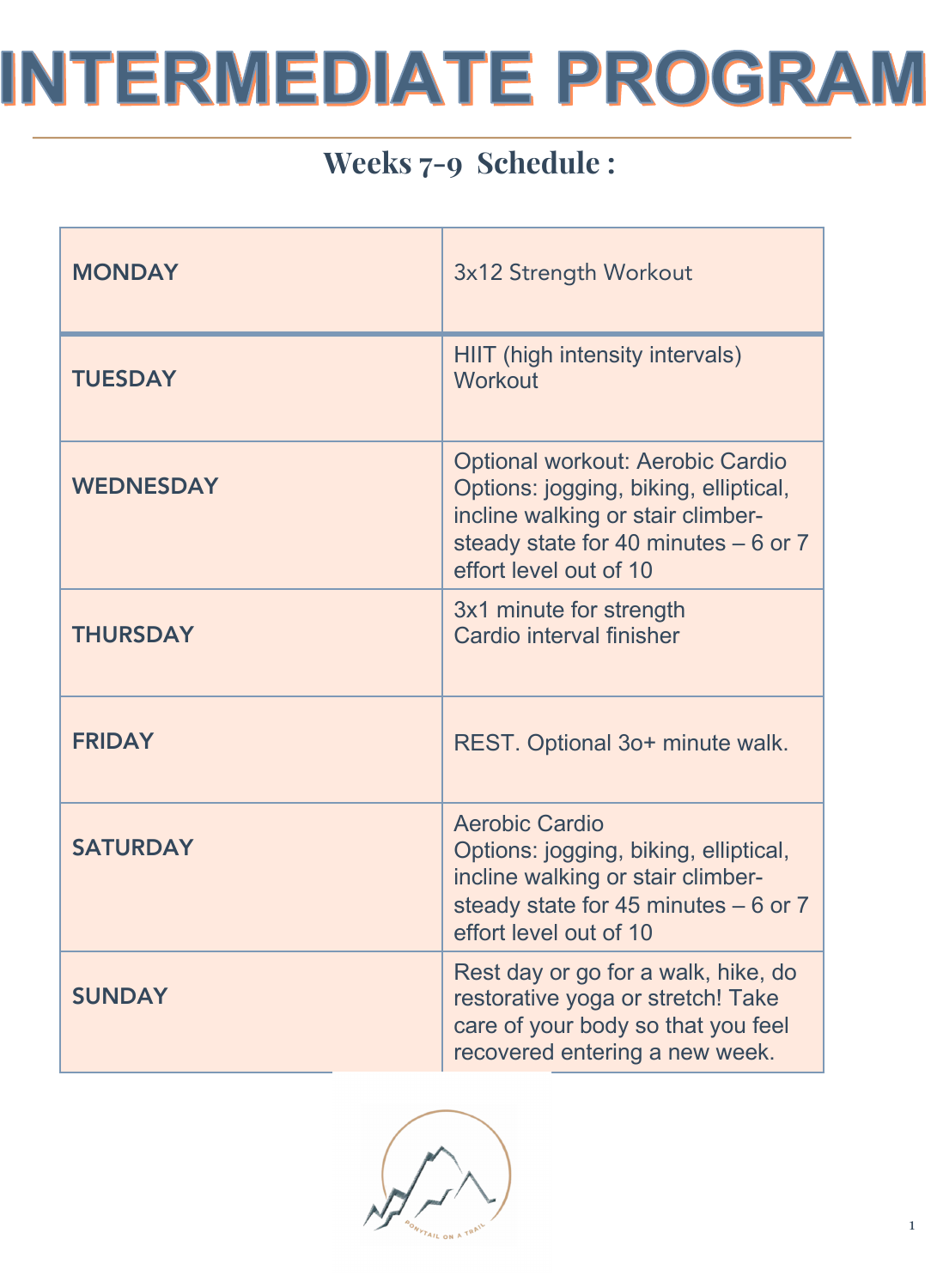### Weeks 7-9 : Monday Equipment needed: Medium Dumbbells + pullup bar if available

| <b>EXERCISE</b>                                                                                                                                                                                                                              | <b>TIME/REPS/INTENSITY NOTES</b>                                                      |
|----------------------------------------------------------------------------------------------------------------------------------------------------------------------------------------------------------------------------------------------|---------------------------------------------------------------------------------------|
| DB bulgarian deadlifts (per side)<br><b>Field goal presses</b><br>DB v-ups                                                                                                                                                                   | 3 sets of 12 reps<br>Rest 2-3 minutes between sets<br>Minimal rest between exercises. |
| DB single leg back elevated glute<br>thrust (squeeze at the top for 3<br>seconds each- each side)<br>Split stance double arm rows (per<br>side) OR pullups if you have<br>access<br>Side plank hop drops with lower<br>knee drive (per side) |                                                                                       |
| Around the world lunges (6 rounds<br>per leg)<br><b>Chest fly to pullover</b><br>Plank to PU position (up + down is<br>$1$ rep)                                                                                                              |                                                                                       |

#### REPEAT EACH SET 3X THROUGH BEFORE MOVING ON-REST 2-3 MINUTES BETWEEN SETS

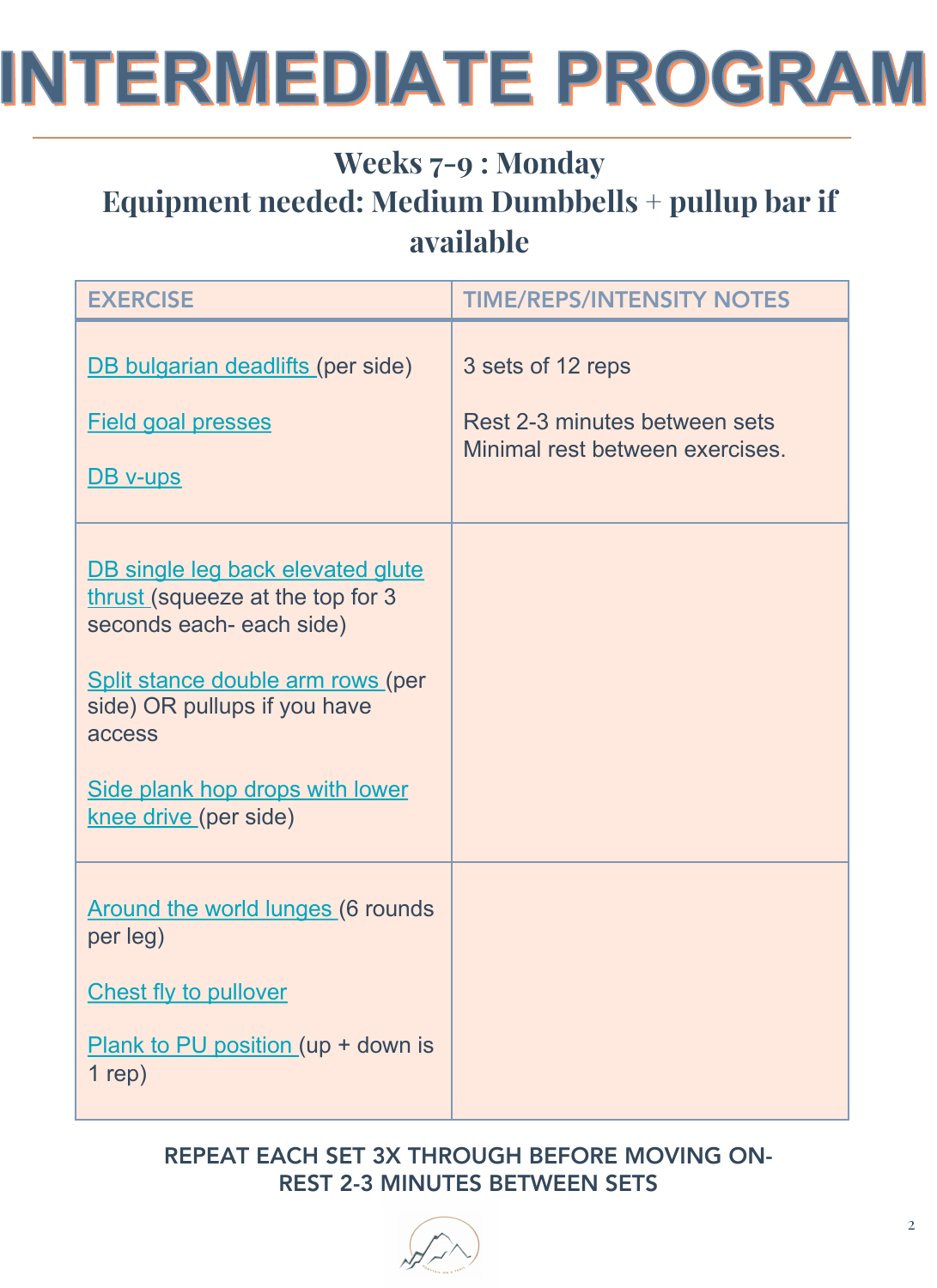## Weeks 7-9 : Tuesday Equipment needed: Bodyweight + timer

| <b>EXERCISE</b>                                                                                                  | <b>TIME/REPS/INTENSITY NOTES</b>                                                            |
|------------------------------------------------------------------------------------------------------------------|---------------------------------------------------------------------------------------------|
| <b>Speed skaters</b>                                                                                             | Week 7:30 seconds on, 20<br>seconds off.                                                    |
| Pop jacks with punches                                                                                           | Week 8:40 seconds on, 20<br>seconds off.                                                    |
| 8 running man, 8 high knees<br>Narrow to wide squat hops                                                         | Week 9: 45 seconds on, 15<br>seconds off.                                                   |
| <b>Thigh slappers</b>                                                                                            | <b>GO ALL OUT on intervals!</b>                                                             |
| <b>Fast feet to runners lunge R leg</b><br><b>back</b><br><b>Fast feet to runners lunge L leg</b><br><b>back</b> | Repeat 2x (3x if you have the<br>time/energy) with 2 minutes of rest<br>between each round. |
| 4 push ups, 4 pike hops                                                                                          |                                                                                             |
| <b>Wide high knees</b>                                                                                           |                                                                                             |
| Sumo drops with heel click                                                                                       |                                                                                             |